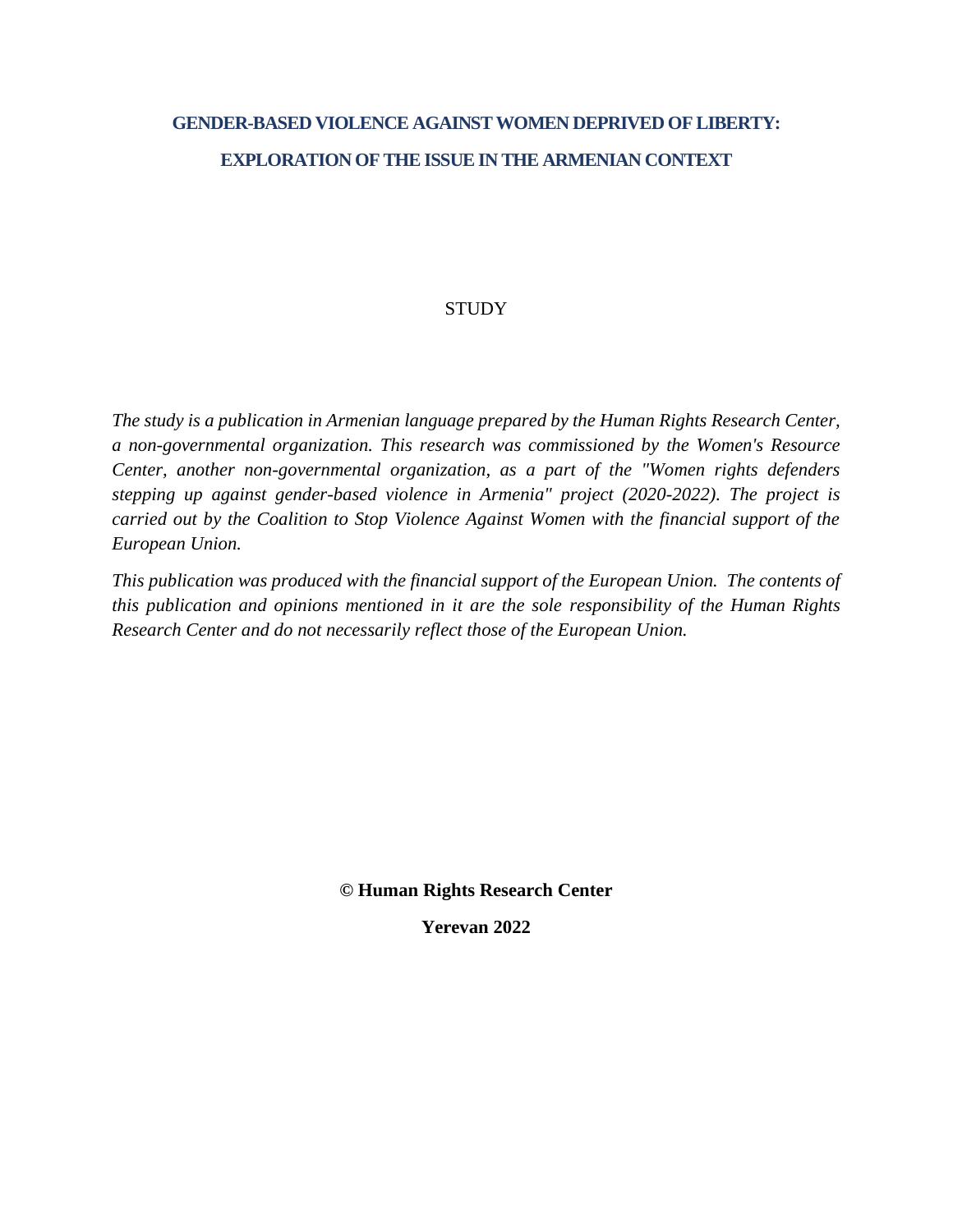#### **Executive Summary**

The study on **"Gender-based violence against women deprived of liberty: exploration of the issue in the Armenian context"** addresses a wide range of issues on prevention of gender-based violence in the settings of corrections and mental health sectors in Armenia by reviewing the places of deprivation of liberty<sup>1</sup> operating within the mentioned sectors, and more specifically, the penitentiaries and psychiatric institutions (psychiatric organizations).

Gender-based violence is one of the key issues in the human rights protection sphere in Armenia. Local and international human rights organizations, women's rights defenders and activists continuously raise issues of protection of women from gender-based violence. Nonetheless, effective actions to address these issues, including those by the state, have been limited to only addressing detection of domestic violence, its prevention and establishment of liability for domestic violence.

While issues of gender-based violence against women, including sexual assault and sexual harassment in various settings of public life, such as workplaces, educational institutions, public spaces are also raised by various groups of the society, organizations and expert circles, they remain unaddressed by state policies.

# **Meanwhile, gender-based violence against women deprived of liberty has not yet been formulated in the agendas of the public at large and the state as an issue requiring specific attention.**

This exploration is therefore conducted by the Human Rights Research Center to give prominence to the issue and present recommendations of addressing it in the local context.

The *goal* of the study is to explore the issue of gender-based violence against women deprived of liberty and present recommendations of addressing it in the settings of corrections and mental health sectors in Armenia. Qualitative methods of research were applied in conducting the study.

The following *objectives* were set forth in order to reach the research goal:

- 1. To present the specificities of the issue of gender-based violence against women deprived of liberty, the forms of its manifestation with a view of international and local studies, reports, views and approaches amassed amongst the local expert community and key actors.
- 2. To present recommendations to address the researched issue based on an analysis of international literature and a comparative study of international human rights standards and national legislation combined with data collected during the research.

<sup>&</sup>lt;sup>1</sup> For the purpose of this study, the term "deprivation of liberty" is used as in the Optional Protocol to the UN Convention against Torture and other Cruel, Inhuman or Degrading Treatment or Punishment, according to which "deprivation of liberty means any form of detention or imprisonment or the placement of a person in a public or private custodial setting which that person is not permitted to leave at will by order of any judicial, administrative or other authority."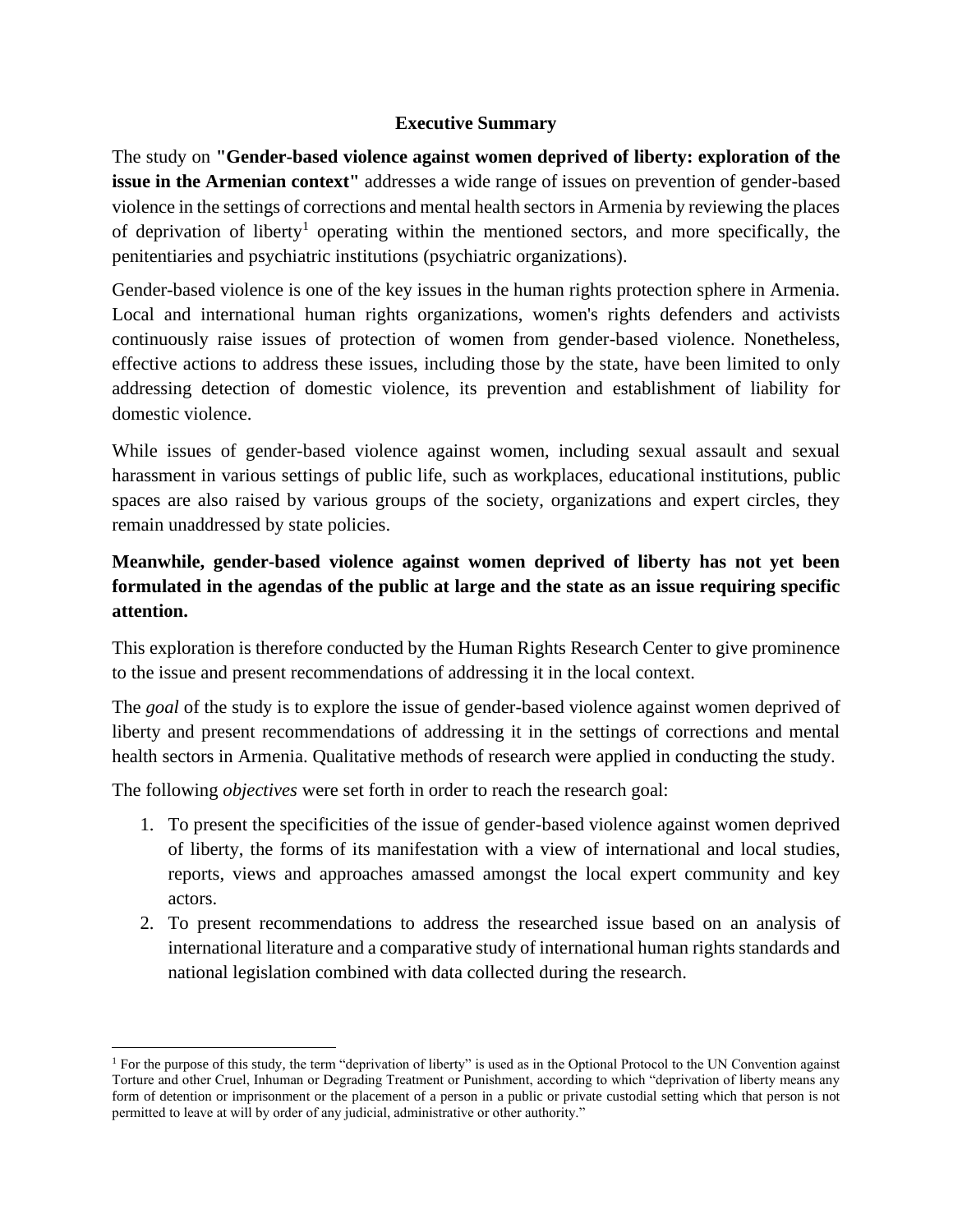The study is of an exploratory nature. This kind of study is *innovative* in the Armenian context, because it touches upon an issue lacking research and it further presents recommendations on prevention of gender-based violence against women deprived of liberty in the penitentiary and mental health settings.<sup>2</sup>

The manifestations of violence/gender-based violence in the institutions researched as a part of this study can be categorized into the following types: violence applied by the personnel of the institutions against women deprived of liberty and violence applied by women deprived of liberty towards one another.

International studies and reports adequately raise the issue of gender-based violence against women deprived of liberty, while obligations to address it along with relevant legal standards and norms are enshrined in various international human rights instruments and are reflected in the practice of international treaty bodies.

It is noteworthy that existing studies point to the opacity of the issue and the latent nature of instances of violence. They therefore conclude that reporting and raising alarms on gender-based violence by women deprived of liberty often result in retraumatization, the validity of reporting often being questioned and women risking a high probability of retaliation by abusers. All of this also results in scant documentation of gender-based violence in the places of deprivation of liberty.

Notably, the data collected by this study also *verifies* the hypothesis that gender-based violence is well-disguised in the places of deprivation of liberty. The evidence that the issue continues to be *"hidden"*, *"silenced"* and *"neglected"* and hence remains unaddressed by the state is of central importance to this study and is intrinsic for formulation of respective research recommendations in the Armenian context.

The data collected as part of this study attest to the existence of stigma, discrimination, abuse and ill-treatment, sexual and other forms of exploitation of LGBT persons (which includes transgender women) in penitentiary institutions in Armenia. Moreover, the Prison Monitoring Group (Group of Public Monitors Implementing Supervision over the Penitentiary Institutions and Bodies of the Ministry of Justice of RA) has documented that LGBT persons are being subjected to degrading treatment not only by other prisoners, but also by the personnel of penitentiary institutions.

Cases of abuse, discrimination, ill-treatment of the patients are also documented in psychiatric organizations in Armenia.

**It is important to highlight that exertion or threat of gender-based violence against women deprived of liberty entails a violation of human rights, while prevention of risks of violence and implementation of protection mechanisms are the international legal obligations of states, including of the Republic of Armenia, which necessitate continuous and in-depth study and effective tackling of the issue.**

<sup>2</sup> The study uses the terms "place of deprivation of liberty" and "institution" interchangeably.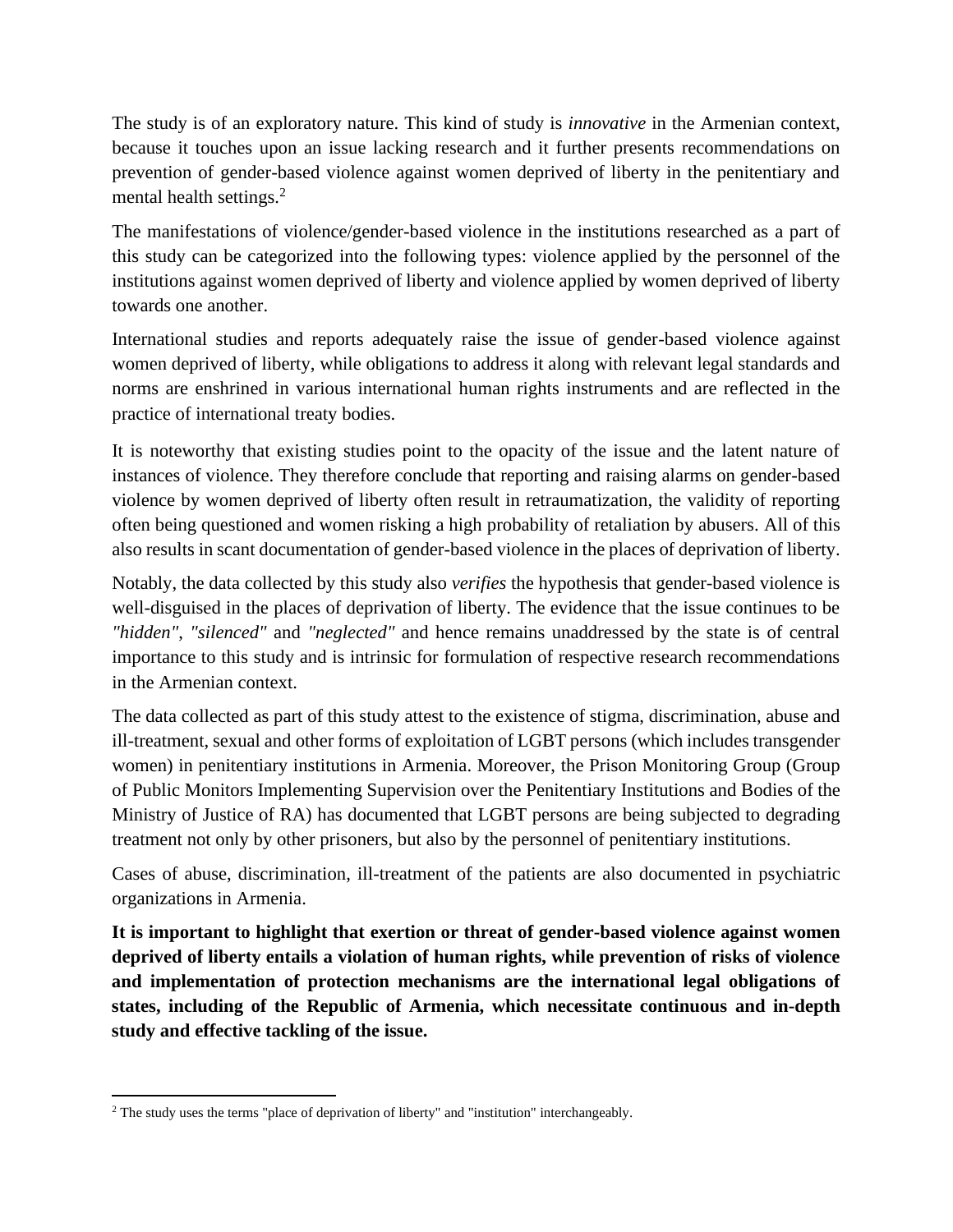This publication is a first step in conducting such a study. Its prominence can be seen in the visibility it gives to the issue and the attention it seeks to draw from stakeholders, authorized bodies, entities conducting monitoring and oversight in places of deprivation of liberty and from the public at large.

The analysis and research recommendations are developed by human rights expert, researcher Anahit Simonyan, sociologist Shushan Ghahriyan and lawyer Narine Aleksanyan.

Lawyers Hasmik Petrosyan and Anahit Mkrtchyan have also taken part in the research process at its various stages.

The research was conducted through a review of relevant local and international literature, qualitative interviews with experts in the field and key actors<sup>3</sup>, official inquiries and respective data analysis, review of international norms and standards and parallels with domestic legislation.

**The Human Rights Research Center extends gratitude to all experts, representatives of nongovernmental organizations and government agencies who have participated in interviews and provided ample data and information, shared their experiences, knowledge, approaches and positions on the issue and its resolution and thus made this research work possible.**

**The Human Rights Research Center hopes that the findings of the research will frame an understanding of the issue and will create a foundation for further exploring and voicing about it, while the recommendations of this study will contribute to addressing the genderbased violence against women deprived of liberty, including addressing the risks of such violence. The issue must be tackled by the implementation of respective reforms in the penitentiary and mental health sectors, proper fulfilment of the state's obligations of human rights protection, formulation of effective and systemic solutions and adoption of gendersensitive preventive practices.** 

The publication is comprised of 5 parts, namely:

- Part 1: Overview of the Research Issue.
- Part 2: Establishment of Legal Liability for Gender-Based Violence in the Context of Deprivation of Liberty and Legal Acknowledgement of the Research Issue.
- Part 3: Exploration of the Research Issue in the Context of Corrections Sector.
- Part 4: Exploration of the Research Issue in the Context of Mental Health Sector.
- Part 5: Addressing the Research Issue by Means of Conduction of External Monitoring and Internal Oversight of the Places of Deprivation of Liberty.

<sup>&</sup>lt;sup>3</sup> For the purpose of this study state decision making bodies and selected institutions (places of deprivation of liberty) are considered as key actors.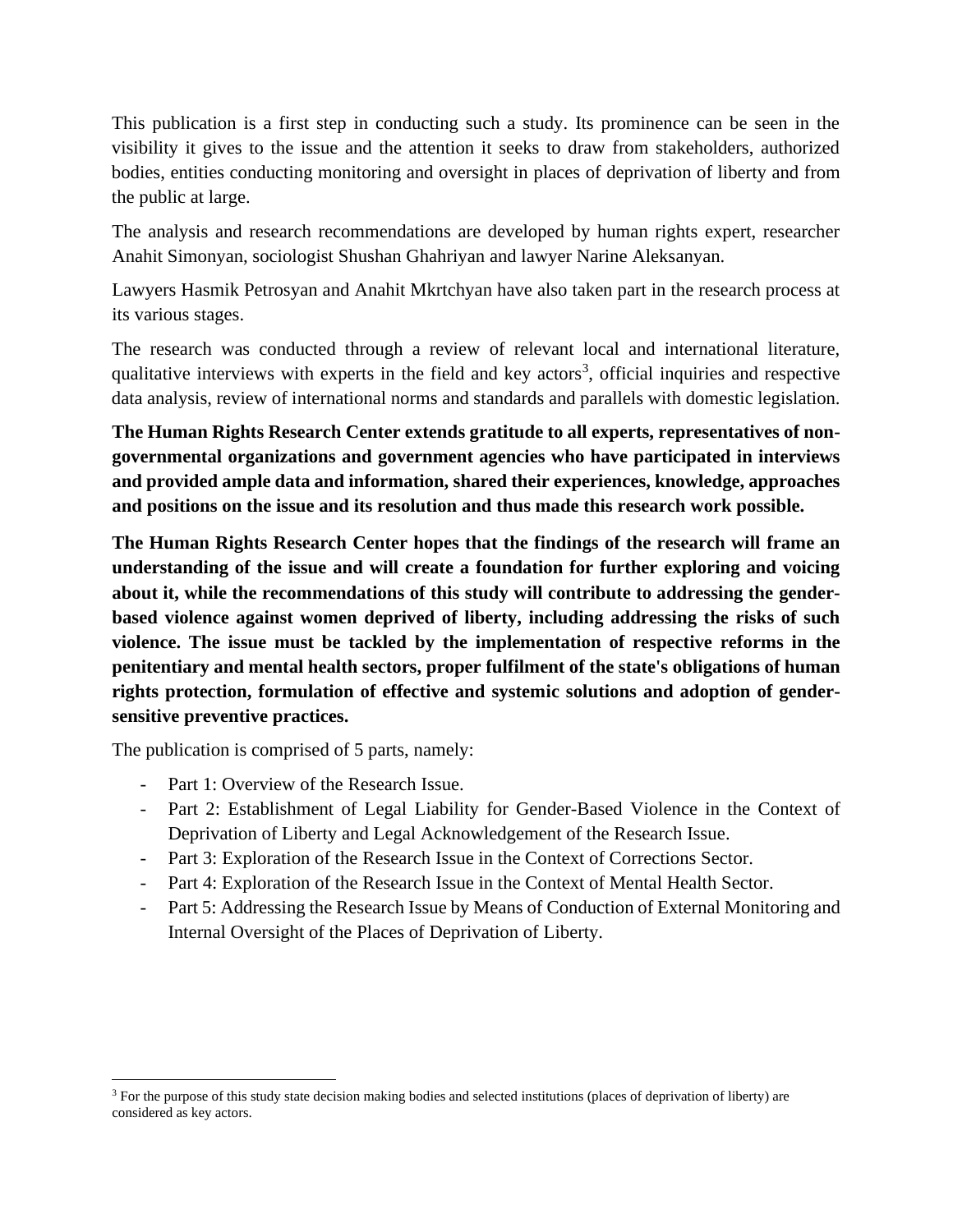The **first part** of the study gives an overview of the issue of gender-based violence against women deprived of liberty.

For that purpose, Part 1 focuses on the terms "gender-based violence" and "places of deprivation of liberty", their definition in international and national contexts. It further elaborates on the manifestations and features of the subject matter of the research and by such outlines the scope of problems and questions which deserve a specific case-by-case review necessary for tackling the issue.

# **Part 1 is concluded with a set of key observations important for addressing the research issue. The observations include the following:**

- $\triangleright$  The issue of gender-based violence against women deprived of liberty in the Armenian context calls for an overarching tackling approach and deserves attention both by state and non-state actors.
- $\triangleright$  The data collected during the study suggests that addressing gender-based violence risks is not viewed as a priority among either decision makers or representatives of the selected institutions. This, therefore, poses the risk of continuously neglecting questions related to this issue and disguising it altogether. As a result of the latter, state statistical data on gender-based violence cases in the selected institutions is missing.
- ➢ "Gender-based violence" or "gender-based violence against women" are not established terms in the domestic regulations of Armenia. It is necessary to define the term "genderbased violence" in Armenia's legislation in conformity with international standards and notably, with the Council of Europe Convention on preventing and combating violence against women and domestic violence (the Istanbul Convention). At the same time, "gender-based violence" as a term needs to be integrated in all relevant regulations.
- ➢ The issue of gender-based violence against women deprived of liberty must constantly be in the focus of state actors and should be incorporated in sectoral policies as a priority.
- ➢ Unlike the reviewed international literature, no studies are available in the Armenian context aimed at directly identifying or researching issues of violence and gender-based violence in places of deprivation of liberty. Only few of the local studies and reports touch upon the issues prevalent in penitentiaries and psychiatric organizations, confirming existence of cases of violence and describing situations ripe with risks of violence, however they are not directly aimed at studying gender-based violence in these institutions.
- $\triangleright$  It is important for entities conducting external monitoring in selected institutions and nongovernmental organizations, as well as experts in selected sectors and researchers to continuously touch upon the issue of gender-based violence against women deprived of liberty, thus increasing its visibility and need to be tackled.
- ➢ LGBT persons and specifically transgender women are particularly vulnerable to genderbased violence in penitentiary institutions in Armenia. The data collected as part of this study as well as the documentations of the Prison Monitoring Group from different years attest to the existence of stigma, discrimination, abuse and ill-treatment, sexual and other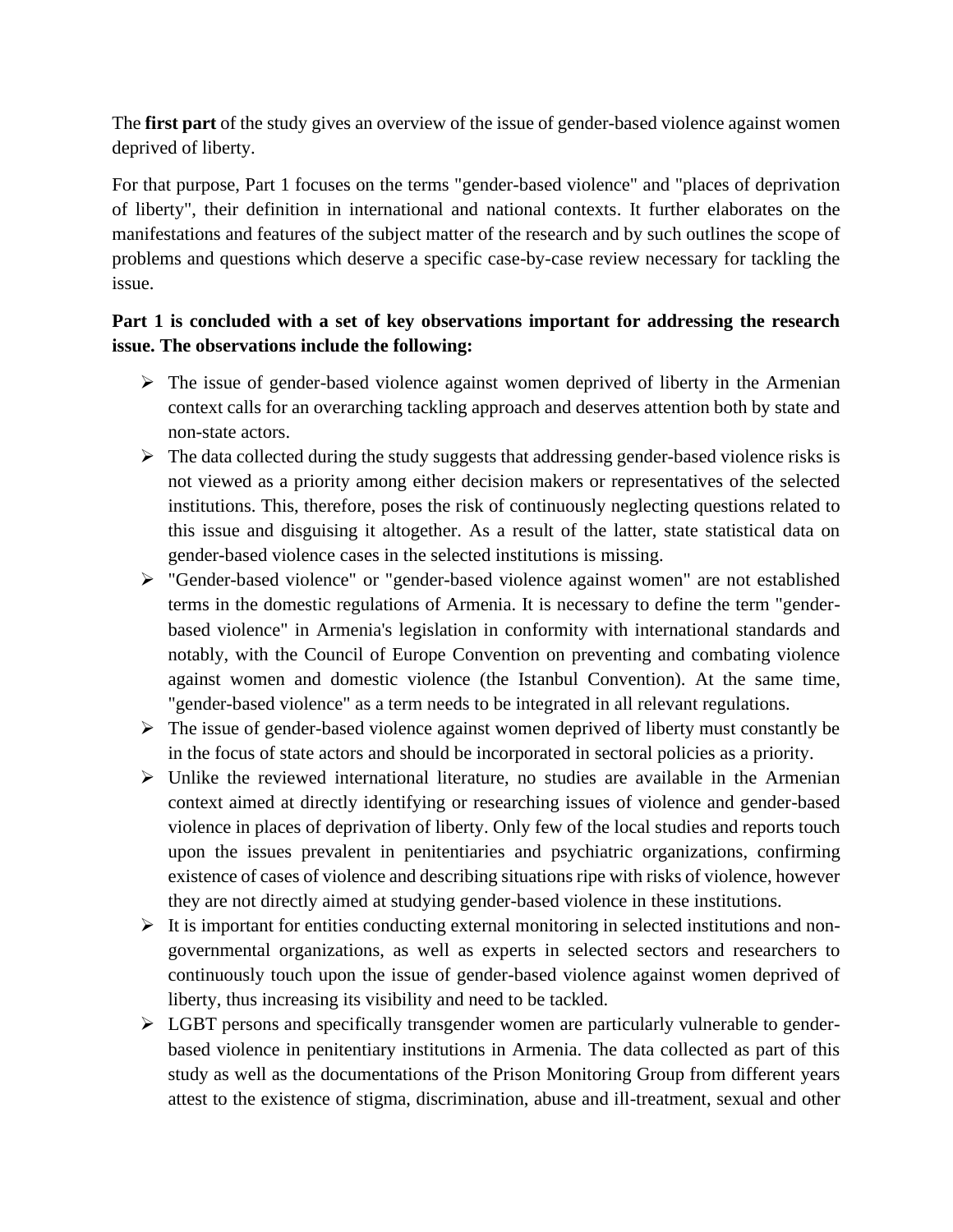forms of exploitation of LGBT persons. As documented by the Prison Monitoring Group LGBT persons are being subjected to degrading treatment not only by other prisoners, but also by the personnel of penitentiary institutions.

- ➢ The fact that the Prison Monitoring Group has documented such issues related to the conditions of detention and treatment of LGBT persons', including of transgender women, as ill-treatment, discrimination, sexual abuse, exploitation and harassment towards them means that respective authorities and notably the Ministry of Justice and the Penitentiary Service of the Ministry of Justice are well informed about these issues.
- ➢ The only female penitentiary institution in Armenia is "Abovyan" Penitentiary Institution, where the Human Rights Defender (ombudsperson) of Armenia has documented issues posing risks of violence, such as constant and direct surveillance of women detainees and prisoners by male personnel, existence of male staff members among the personnel carrying out checkpoint service.
- ➢ The state has to take consistent measures to assess and tackle risks of abuse and discrimination against women detainees and prisoners, including against transgender women, women with disabilities, minor girls. The state has to address these risks, tackle discrimination against and negative attitudes towards these women both in the society and within penitentiary institutions, as well as address the issues of the masculinized dominant environment inherent to penitentiary institutions, deeply rooted gender stereotypes, transphobia, homophobia and prison culture that "sanctions" permittance and culture of impunity for acts of violence and abuse against vulnerable groups in penitentiaries.
- ➢ In the context of detection of cases of abuse/gender-based violence in selected institutions, as well as for the purpose of reporting and lodging complaints about such cases, awarenessraising among the women deprived of liberty about their rights and complaint mechanisms are important, along with the adoption of gender-sensitive policies by the administrations of these institutions and decision-makers and gender-sensitive training of personnel working with women in corrections and mental health contexts.
- ➢ Decision-makers should pay special attention to issues of ethics and conduct by personnel working with women in corrections and mental health contexts.
- ➢ Cases of abuse, discrimination, ill-treatment and various other violations of rights are also found in psychiatric organizations in Armenia, as documented by local reports and participants of this research. In light of both international and local developments around prevention of discrimination and violence in the mental health sector and the approach undertaken by the Human Rights Research Center, the imperative of deinstitutionalization of the mental health sector is prioritized in the scope of this study.

Part 2 addresses issues of establishing legal liability for gender-based violence in the context of deprivation of liberty and legally acknowledging the problem. For this purpose, the international legal norms requiring charges for gender-based violence have been studied and issues of setting national sanctions for various manifestations of gender-based violence are discussed. Part 2 also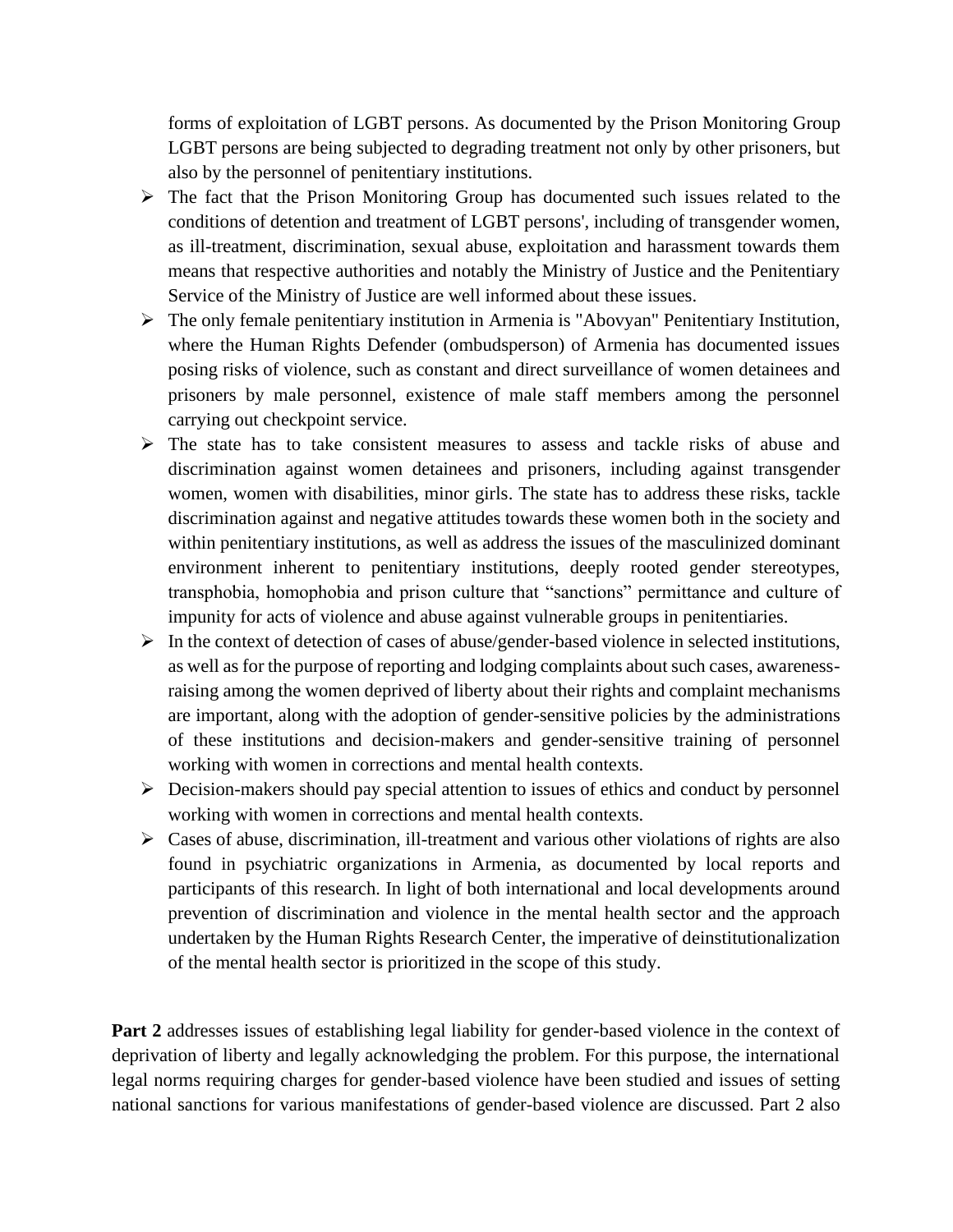discusses acknowledgement of the issue in national regulations by reviewing existence of provisions preventing violence and/or gender-based violence in legal acts regulating the operation of selected institutions and relevant policies and strategies. **The recommendations stemming** 

### **from the analysis in Part 2 are the following:**

- **1.** To criminalize all forms of gender-based violence for which criminal liability is envisioned by international legal norms, specifically the Istanbul Convention, as well as by the practice of UN treaty bodies․
- **2.** To study international best practice and establish relevant sanctions for such manifestations of gender-based violence which do not necessarily entail criminal liability according to international norms.
- **3.** To amend Article 3, Clause 9 of the RA Criminal Code and incorporate sexual, economic and psychological forms of violence in the definition of "violence".
- **4.** To make respective amendments in the RA Criminal Code that specify commission of gender-based offences as a factor aggravating criminal charges.
- **5.** To conduct a needs assessment in bodies conducting preliminary and full investigations on peculiarities of characterization of offences that fall under Article 301.9 of the RA Criminal Code and accordingly conduct capacity-building training courses on the identification of cases of torture on the grounds of gender-based discrimination and characterization of such cases in accordance with Article 301.9 of the Criminal Code.
- **6.** To incorporate the issue of protection of women deprived of liberty in relevant sectoral laws.
- **7.** To recognize violence against women deprived of liberty as an issue and a priority in national strategies on both gender equality and human rights protection.
- **8.** To develop and implement targeted measures of preventing gender-based violence against women in the context of deprivation of liberty (for example, amendments in legal regulations, adoption of effective complaint and reporting mechanisms, gendersensitization and training of respective personnel, development of guidelines etc.).
- **9.** To Revise the RA Decree N 1225-N of October 23, 2008 and incorporate gender-sensitive indicators in data collection procedures.

**Part 3** and **4** are dedicated to the exploration of the research issue in corrections and mental health contexts respectively.

**Part 3** discusses the need for legally adopting and practically implementing the key international norms on prevention of gender-based violence in penitentiary institutions. The analysis focuses on the key international documents and norms, specifically the Nelson Mandela Rules (Revised UN Standard Minimum Standard Rules for the Treatment of Prisoners) and the Bangkok Rules (UN Rules for the Treatment of Women Prisoners and Non-custodial Measures for Women Offenders). This part of the study reviews the requirements for penitentiary institutions, placement of detainees into the facility, gender-sensitive assessment of risks and detection of past violence against women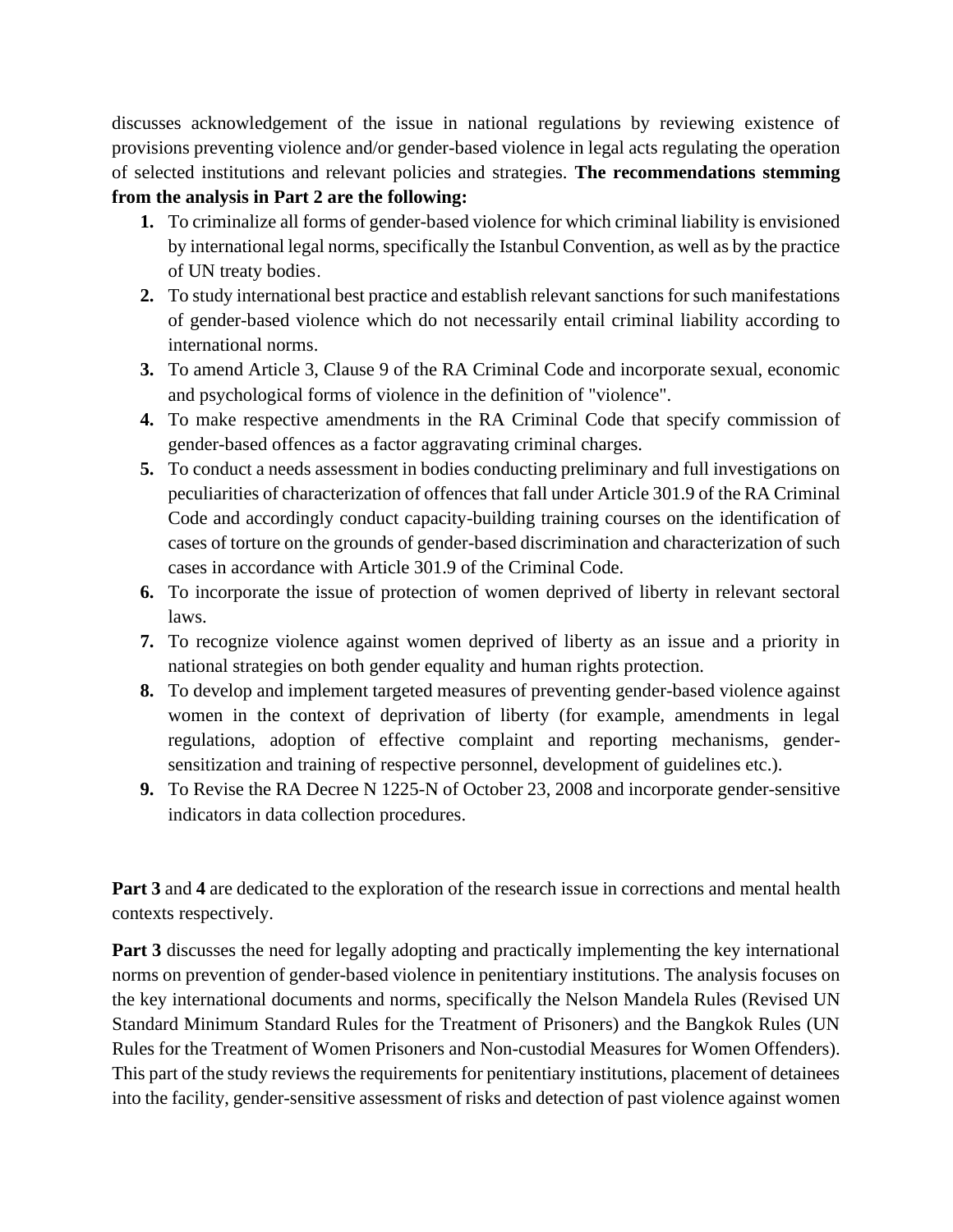offenders and prisoners, as well as other key norms on the prevention of gender-based violence against women during their imprisonment, conditions of detention and treatment of women offenders and prisoners. **The recommendations stemming from the analysis in Section 3 include the following:**

- **10.** To follow up on the RA Justice Minister's Order N 439-L of September 8, 2021 (on adopting new tools for mental health examination and risk assessment in penitentiary institutions) by conducting a gender-sensitive analysis of the results registered during the pilot phase (specifically, the extent to which the adopted tools ensure the possibility of detecting torture, ill-treatment and various forms of gender-based violence against women). The received information will allow to improve the tools and procedures by aligning them to international standards of gender-sensitive assessment of risks among women in penitentiary facilities.
- **11.** To make the following legal amendments in order to align domestic legislation to international standards of comprehensive gender-sensitive medical examination: a) amend the RA Justice Minister's Order N 163-L of April 21, 2021 to incorporate regulations requiring engagement of personnel of the same gender from the given custodial facility in medical examinations if it is impossible to have it conducted by medical personnel of the same gender; b) make an amendment in Article 21 of the "Law on Treatment of Arrestees and Detainees" and Clause 13 of the Appendix to RA Justice Minister's Order N 825-N of May 26, 2006 by removing the following wording "if the physician performing the medical examination is not requiring the opposite".
- **12.** To take the following practical steps aimed at providing effective and gender-sensitive legal, psycho-social support and counselling to women detainees and prisoners subjected to violence prior to admission to penitentiary facility in accordance with their needs: a) ensure the availability and adequate number of legal, mental health and social work personnel with high qualifications in penitentiary institutions; b) ensure the gendersensitization of the given personnel, maintenance of ethical conduct in their work and in their treatment of women detainees and prisoners, ensuring exclusion of any form of discriminatory or degrading treatment; c) ensure that the mentioned personnel are equipped with adequate and necessary skills and knowledge for working with women detainees and prisoners who have been subjected to gender-based violence.
- **13.** To conduct a comprehensive assessment of manifestations of discrimination and abuse against LGBT persons and specifically transgender women in prisons, including the risks and needs related to this issue, and to eliminate the culture of impunity for their abuse in penitentiary institutions.
- **14.** To adopt effective mechanisms ensuring dignified and safe conditions of detention and treatment of LGBT persons and specifically transgender women in penitentiary institutions free from discrimination on the basis of their sexual orientation and/or gender identity, free from ill treatment and violence, given the fact that these acts are committed with the knowledge and connivance of prison administrations. In relation to the documented cases,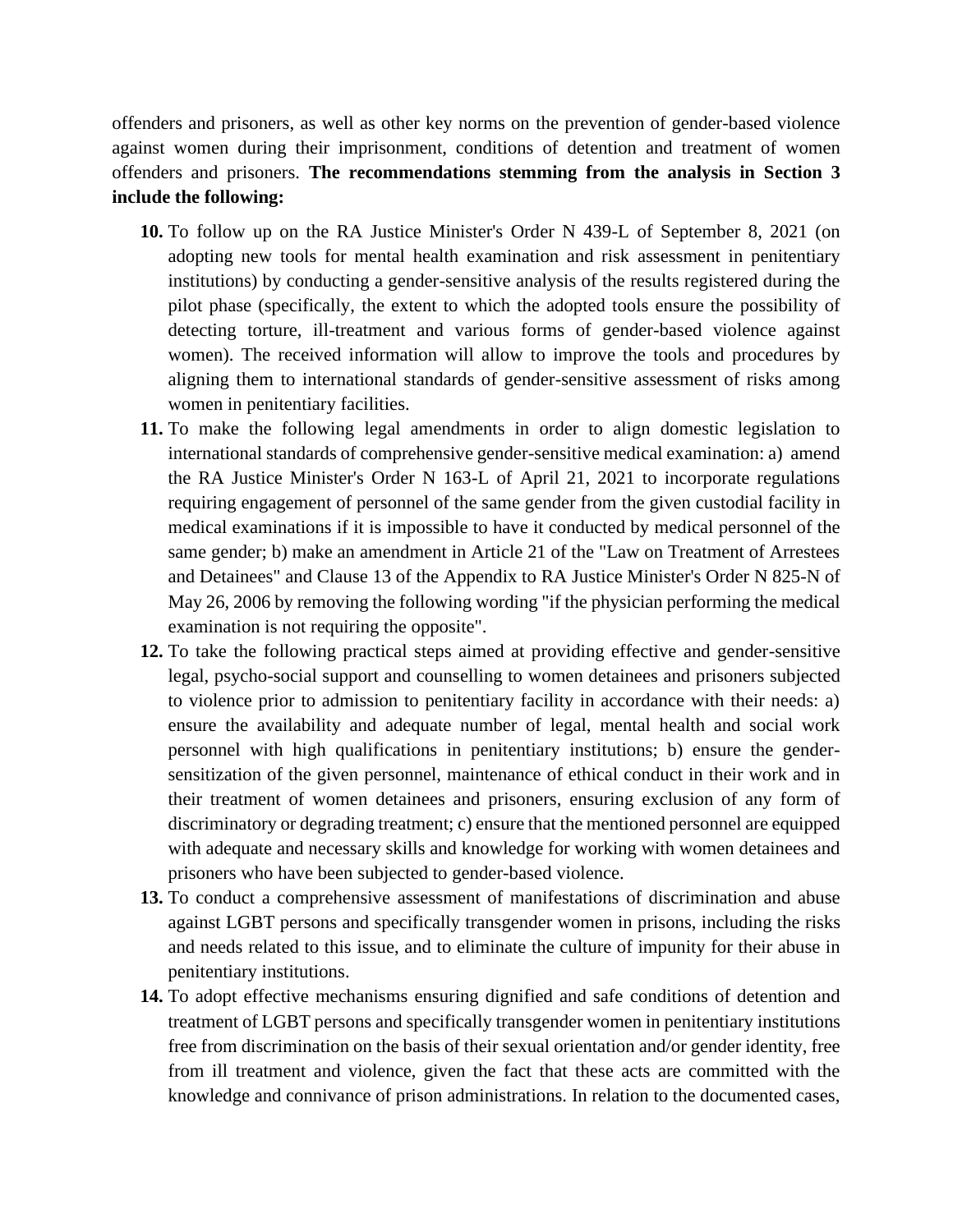to ensure fair and effective investigation and criminal prosecution of persons in charge of offences.

- **15.** To conduct a comprehensive study with an aim to compare international best practice on safe placement of LGBT persons, particularly of transgender women in penitentiary institutions, with the practice existing in Armenia. Based on this study and its findings, to adopt such mechanisms of placement of transgender persons that will ensure prevention of risks of violence and discrimination against such persons.
- **16.** To clarify the principle of non-violation of the dignity and honor of persons subjected to strip searches and maintenance of sanitary and hygiene conditions in penitentiary services in the internal regulations of the Penitentiary Service of the Republic of Armenia on detention facilities and correctional institutions in accordance with international standards on permissible and non-permissible forms of body searches. Namely, ban invasive searches.
- **17.** In accordance with international standards, establish special legal regulations for recruiting only women to positions in the administration and escorting and security services of the "Abovyan" Penitentiary Institution․
- **18.** In response to concerns mentioned by experts and given the international standards, to conduct a study on the international best practices of gender-sensitive management of female penitentiary institutions and take measures of adopting such practices in Armenia.
- **19.** To enable effective and working mechanisms of contact with family by women detainees and prisoners which will contribute both to maintaining contact but also overcoming stereotypes about women in prisons.
- **20.** Conduct in-depth and comprehensive review of the curricula of current training courses for penitentiary servants with the view of exploring the reflection of international standards of gender-sensitivity in them. Based on this review, respectively change the current training curricula and adopt new ones that will comply with international standards of gendersensitive training of penitentiary servants, including with requirements set forth by the Bangkok Rules.

Unlike the review of the penitentiary context, in its review of the mental health context in **Part 4,** the Human Rights Research Center has found it urgent to discuss the issue not in terms of improving the operations of existing psychiatric organizations, but remodeling the entire system of mental health services and duly deinstitutionalizing it by the state<sup>4</sup>. This approach was taken given the cases of violence registered in Armenia's psychiatric organizations, as well as the risk of gender-based violence and the duty of the state to urgently address them. The proposed deinstitutionalization and remodeling of the mental health sector stem from the Convention on the Rights of Persons with Disabilities ratified by the Republic of Armenia.

<sup>&</sup>lt;sup>4</sup> At the same time, the research addresses the matters related to the regulation of the operation of Armenia's psychiatric institutions and to the prevention of gender-based violence in the given context under Part 1, Part 2 and Part 5 of this document.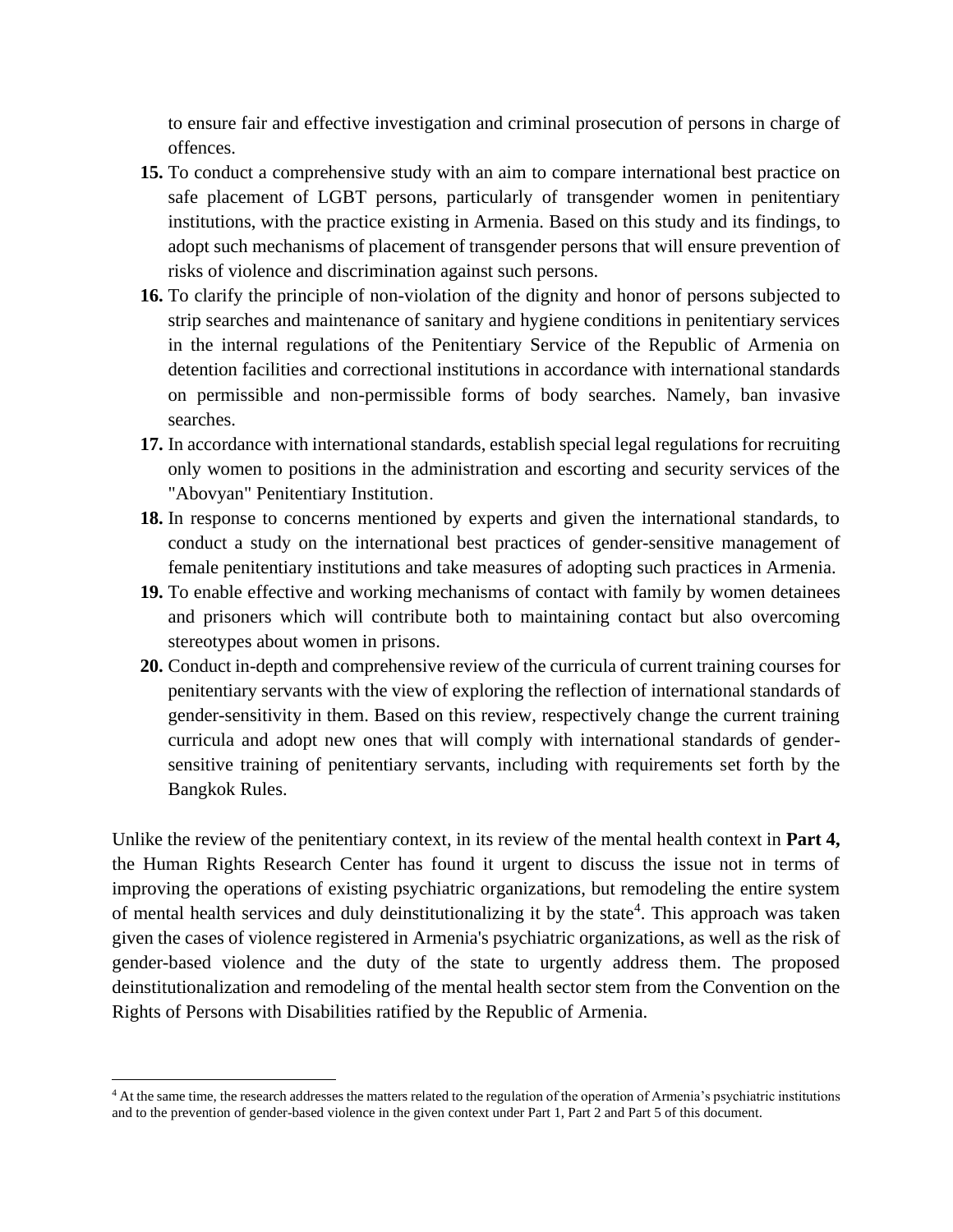**In view of the international standards reviewed in Part 4, the requirements of the Convention on the Rights of Persons with Disability, the practice developed by the Committee on the Rights of Persons with Disabilities (CRPD) and its Concluding Observations on the initial report of Armenia [CRPD/C/ARM/CO/1], as well as analysis of information collected from local sources and by this research, the Human Rights Research Center recommends:** 

- **21.** To ensure the participation of persons with mental health issues, psycho-social, mental and other disabilities, including women, as well as organizations and bodies representing their rights in all processes related to regulating and making decisions in the mental health sector. These processes may include designing legislative documents, concept notes and strategies.
- **22.** Establish deinstitutionalization as a state policy in the sector of mental health.
- **23.** In compliance with the CRPD's Concluding Observations to Armenia, to revoke the laws and prohibit detention, including involuntary hospitalization and forced institutionalization, as well as non-consensual psychiatric treatment, on the grounds of impairment.
- **24.** To take urgent measures to ensure rapid progress towards deinstitutionalization and implement, without delay, its action plan for deinstitutionalization, including timelines for closing all remaining institutions. Establish all necessary services enabling the effectiveness of this process, as well as to create an environment in the society conducive to overcoming stigma and discrimination against persons with mental health issues, psycho-social, mental and other types of disability, including women, for them to feel safe, protected and included in their communities.
- **25.** In compliance with CRPD's Concluding Observations to Armenia, to take effective legal, policy and practical measures aimed at tackling gender-based violence against women with disabilities (especially those living in closed institutions).
- **26.** To end impunity in psychiatric institutions. In compliance with the Concluding Observations provided by the CRPD, to take legislative and practical measures to protect persons with mental health issues, psycho-social and other disabilities, including women still placed in psychiatric institutions from neglect, violence, compulsion, abuse and exploitation, as well as inhuman or degrading treatment or punishment. To develop effective mechanisms of reporting violence and discrimination in the currently operating institutions. To ensure effective investigation and remedies for reported cases including judicial prosecution and establishment of liability for the abusers.
- **27.** To ensure the gender-sensitivity of the deinstitutionalization process. As part of activities conducted towards deinstitutionalization, address the needs of women with mental health issues, psycho-social, mental and other disabilities, address the risks of discrimination and violence against them. In upcoming sectoral strategies, pay special attention to gendersensitive mental health care, gender-sensitive approaches applied in providing inpatient and outpatient mental health services and organize gender-sensitive training for all service providers and decision-makers on this matter. To ensure proper implementation of activities aimed at the above-mentioned objectives.